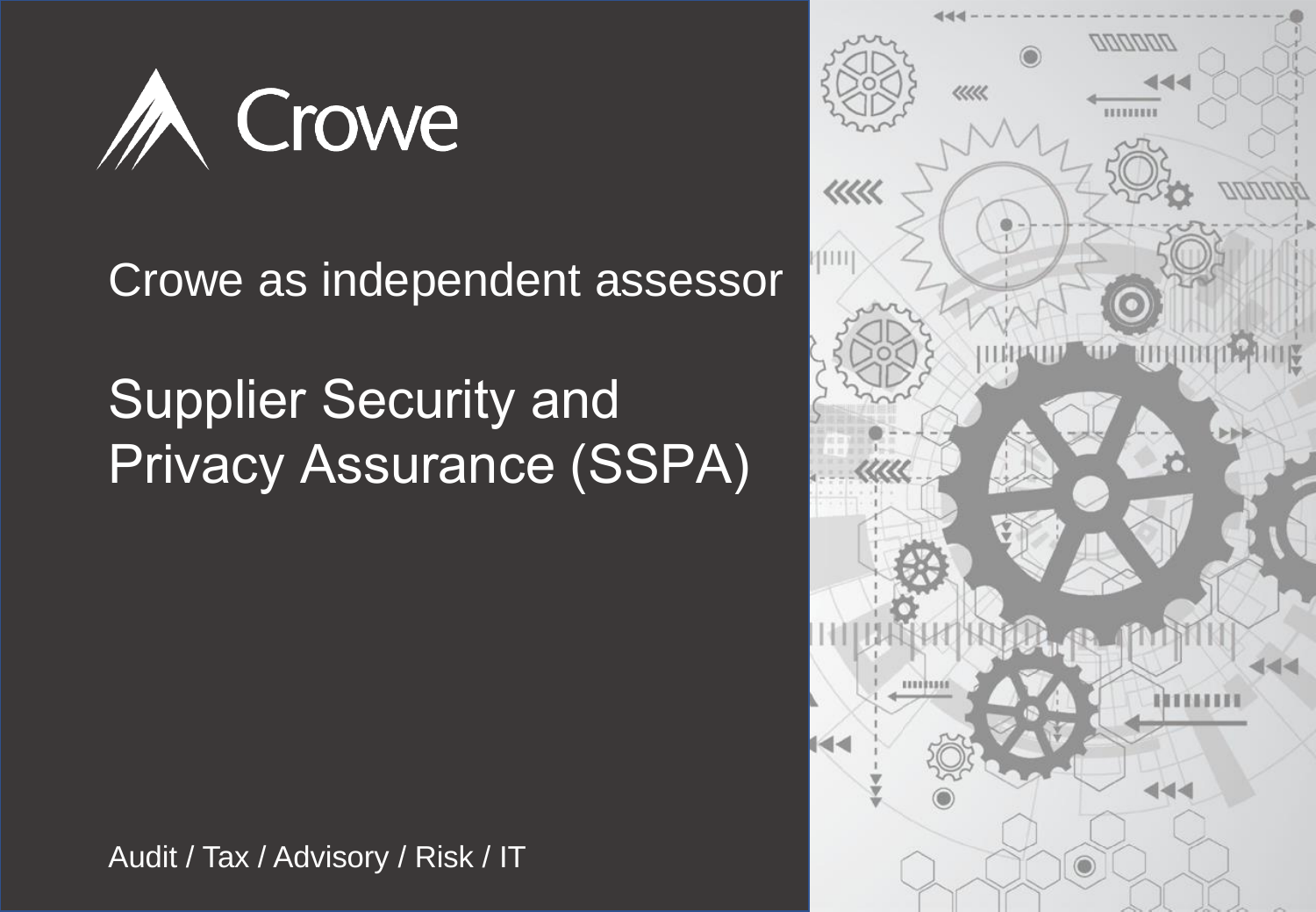# SSPA

### **Have you been acquainted with the term SSPA (Supplier Security & Privacy Assurance)?**

Strong privacy and security practices are the key in today's information-based economy. Such practices are required by law.

The Supplier Security and Privacy Assurance (SSPA) is a corporate program of the Microsoft corporation through which it delivers to its suppliers instructions for secure data processing in the form of "Microsoft Supplier Data Protection Requirements " (DPR).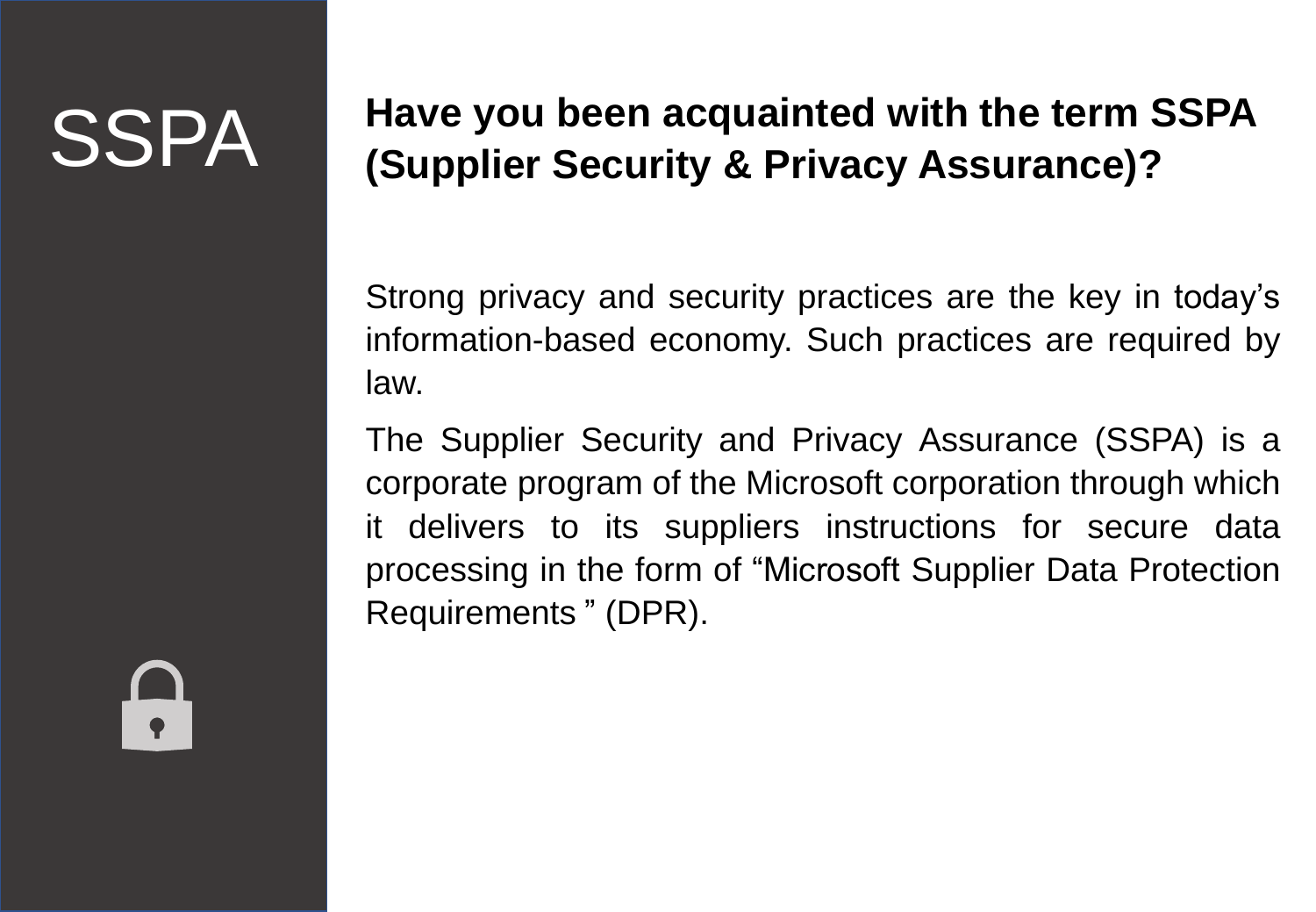A Preferred Assessor is a company that has been approved by Microsoft's procurement department to perform an independent assessment against Microsoft's Data Protection Requirements.

These companies understand the Microsoft SSPA program and are qualified to perform an SSPA assessment.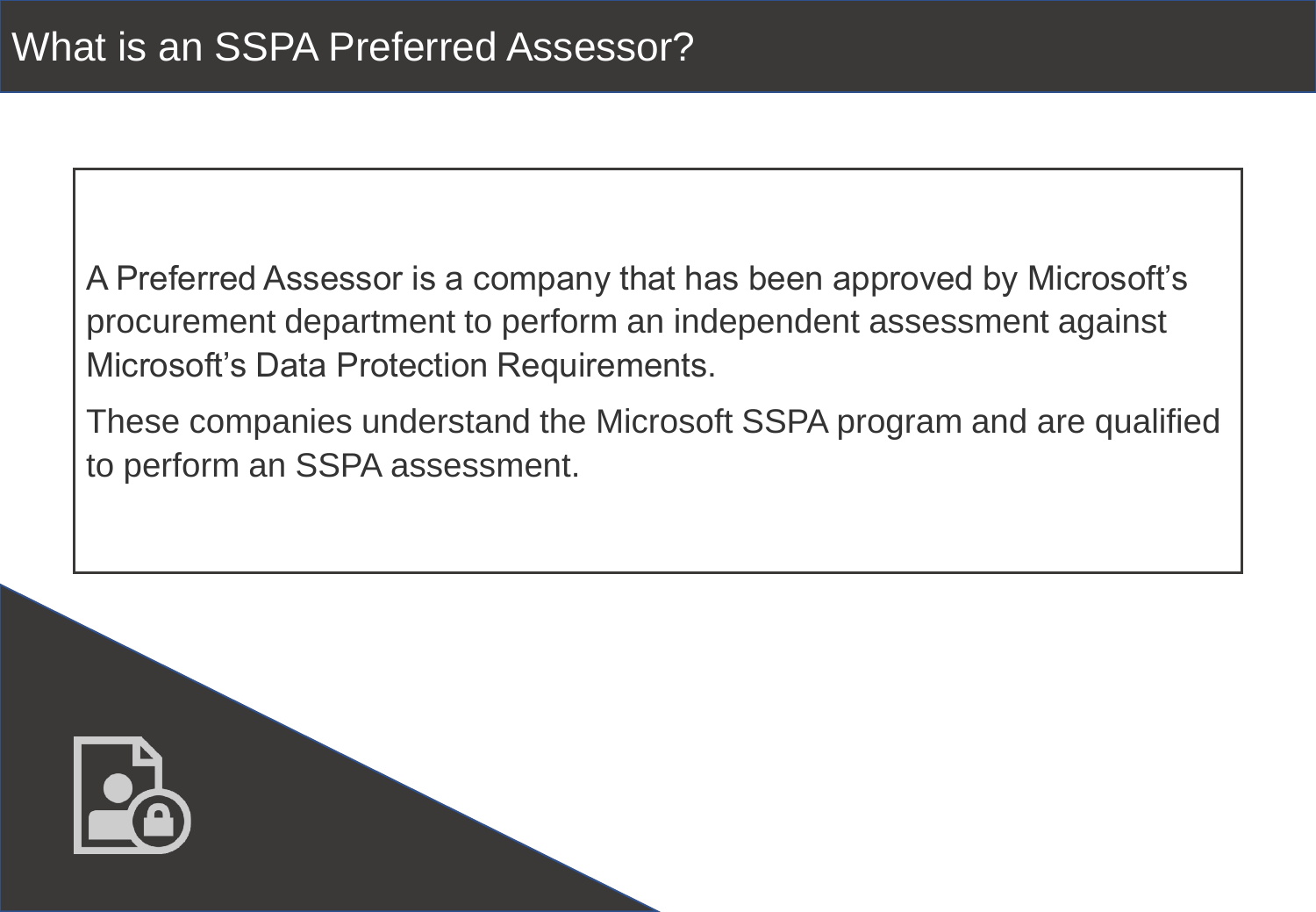Microsoft's in-house developed Supplier Security and Privacy Assurance (SSPA) program is an annual requirement once you become an active Microsoft supplier. The scope of the SSPA covers all suppliers globally that process Personal Data and/or Microsoft Confidential Data in connection with any active Master Service Agreement (MSA), Statement of Work (SOW) or Purchase Order (PO).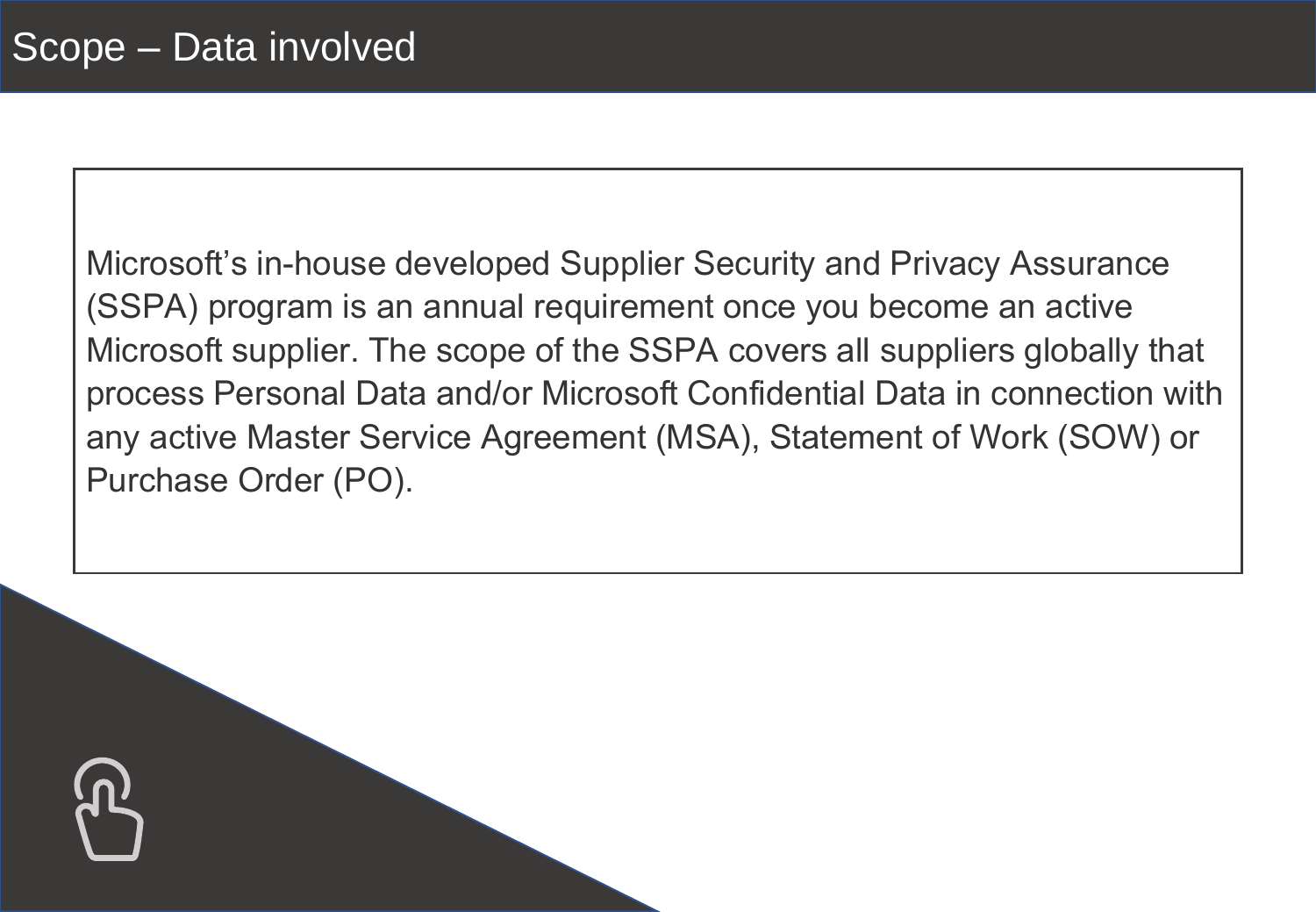Basic goal

Microsoft Supplier Data Protection Requirements ("DPR") apply to all suppliers to the Microsoft Corporation who process Microsoft's personal and/or confidential data related to the service a supplier has contracted with the Microsoft Corporation.



Depending on the type of service which supplier is providing to the Microsoft Corporation and the type and confidentiality of data processed, a supplier is required to perform annual Self-attestation of compliance to the DPR.



However, if the supplier is processing data which is considered personal and/or confidential according to Microsoft classification, he is obligated to render services of independent assessor for the "Independent assurance of compliance" to the DPR. An evidence to performed independent assurance is the "Independent Assessment Letter" issued by the assessor, and submitted to the Microsoft SSPA team by the supplier.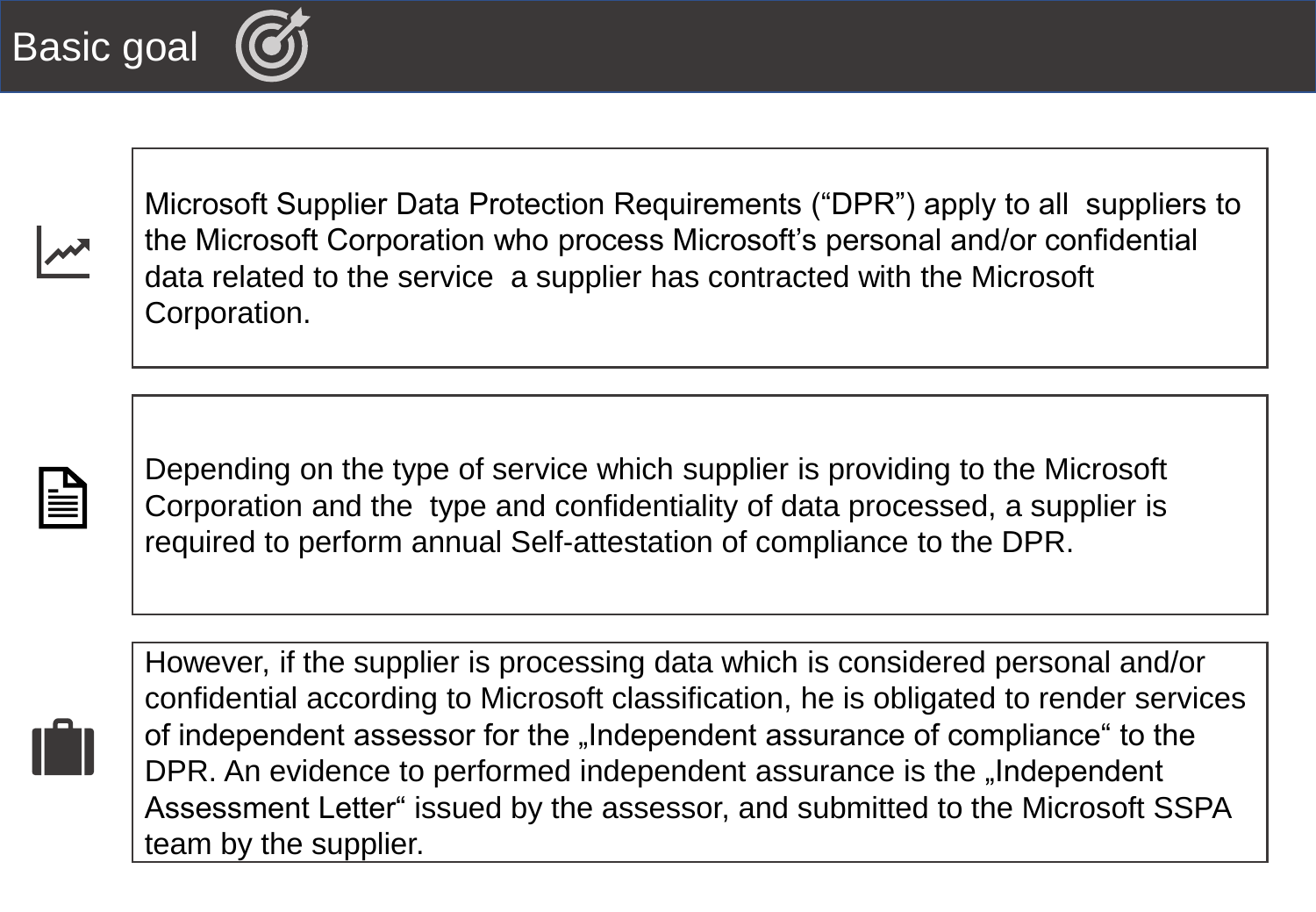The DPR is made up of 10 categories that follow a Data Governance lifecycle model.

10 Categories are:

- 01 Management
- 02 Data Subjects
- 03 Notice
- 04 Disclosures to third parties
- 05 Choice and consent
- 06 Quality Start2021!
- 07 Collection
- **08 Monitoring and enforcement**
- 09 Retention
- 10 Security

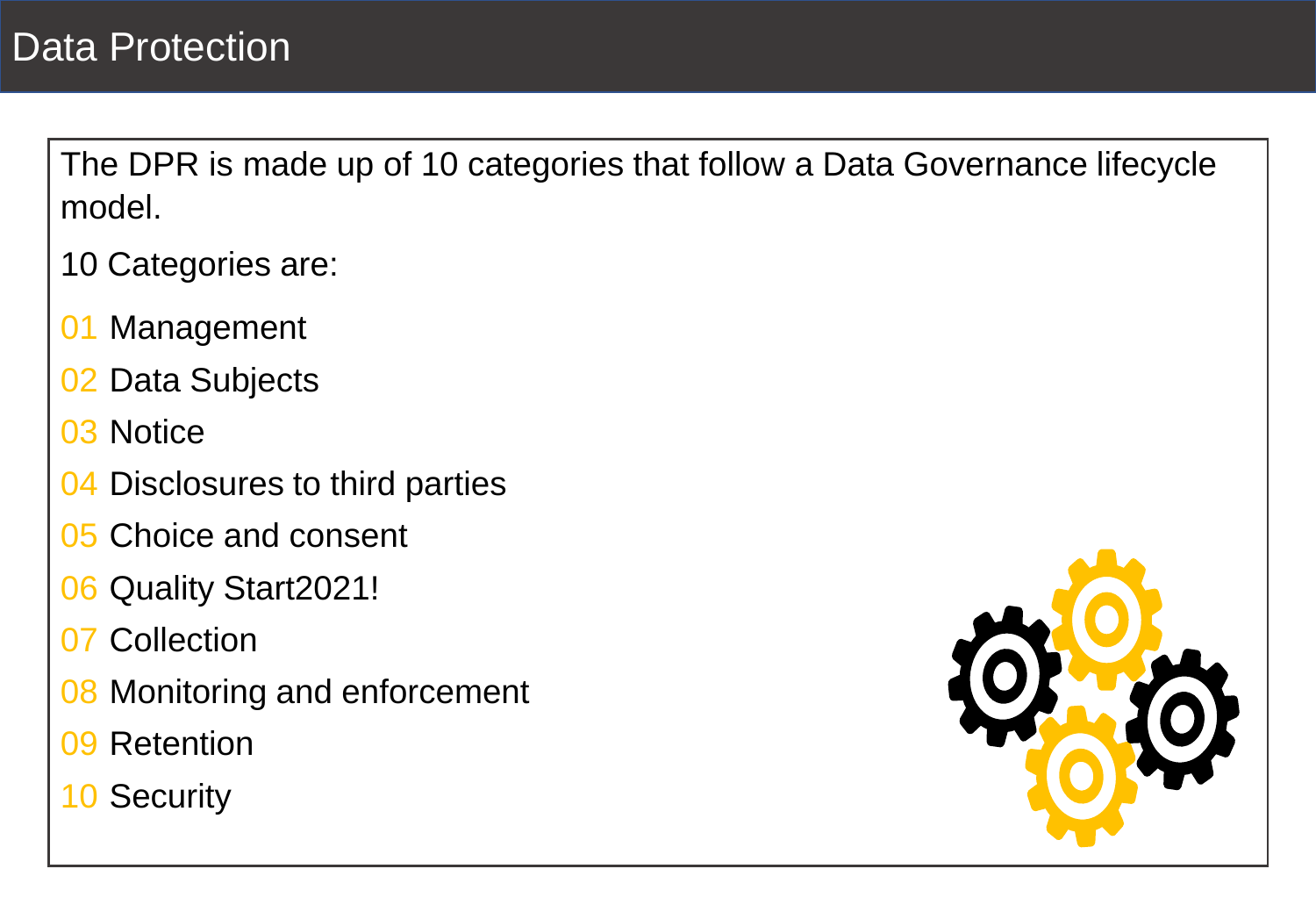One of the first steps in your Microsoft Supplier Security and Privacy Assurance (SSPA) journey is to correctly submit your Data Protection Requirements (DPR) "SSPA Applicability" self-assessment.

It is essential to align your "SSPA Applicability" profile with the service you are providing to Microsoft. Applicability relates to the type or types of data being processed, transmitted or exchanged.

Personal Data Examples:

- 01 Sensitive data
- 02 Customer content data 炒
- **03 Capture and generate data**
- 04 Account data |⊉″

The key to any supplier compliance program is defining what information is needed and being collected. Microsoft's SSPA requires you to establish your "Applicability" and then have it independently assessed against their Data Protection Requirements (DPR).